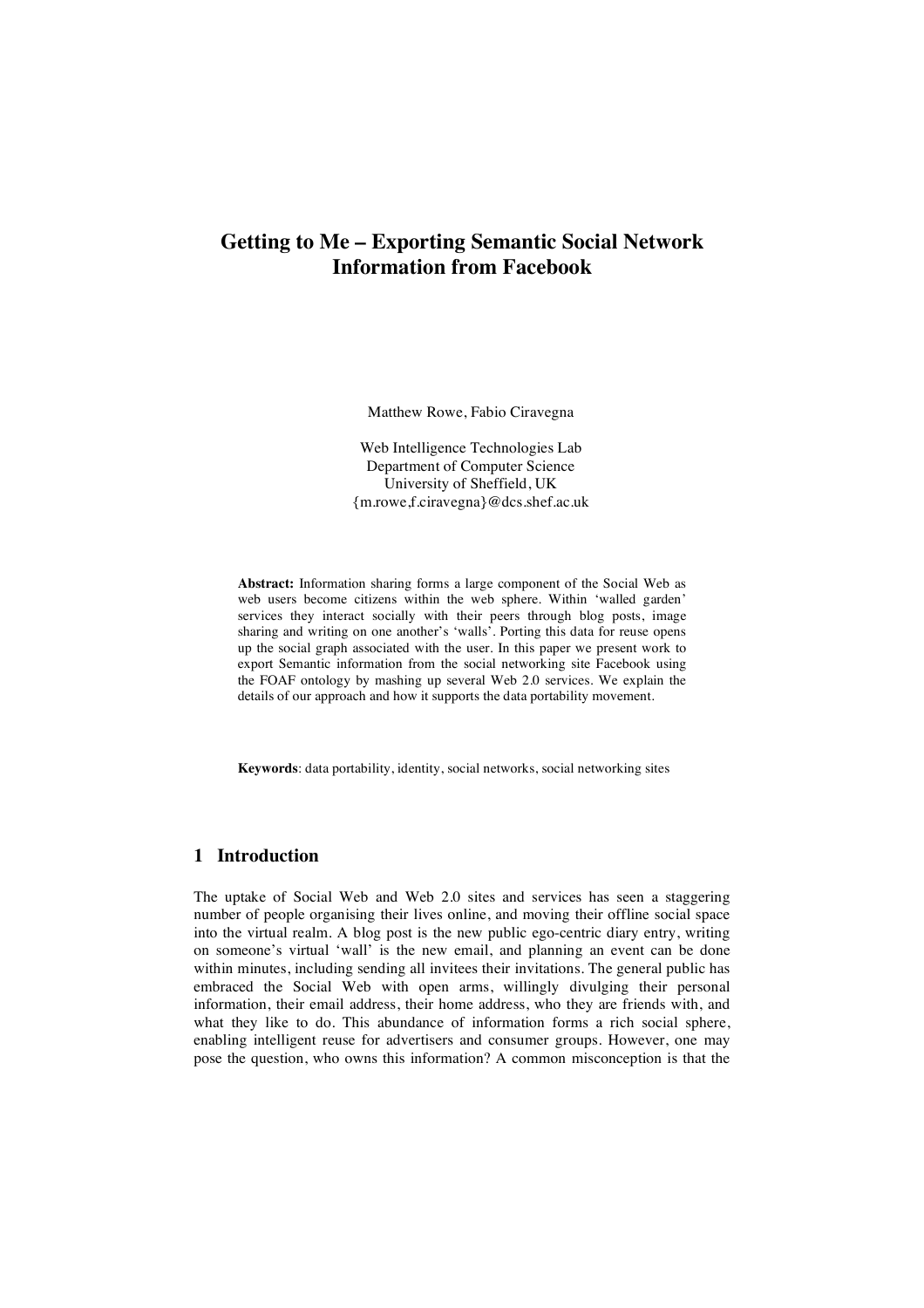user, essentially the author, owns it. It is also a misconception that companies will tell you everything they have logged about you using their site by simply asking for it as the general public, in the UK, believe they have a right to such information based on the data protection act<sup>1</sup>. Therefore surely there is a need for exporting, or claiming back, our information and what belongs to us.

The social web has grown to 9 million unique Facebook users, 5 million unique MySpace users and 4.1 million unique Bebo users [18] in the UK alone, this sharp rise in users and the accompanying habit of information divulgence has begun to plateau: In February of 2008, Facebook saw it's first slump in UK numbers [18], and the movement to make data portable from the social web, namely from social networking sites (SNS), saw the foundation of the Data Portability group<sup>2</sup> to oversee data portability standards and roadmap work within this area. It has become apparent that web users are beginning to wonder what happens to their data.

The data portability movement focuses on opening up the social graph, enabling social information to become more accessible. In 2007 work by [17] explained a 'Bill of Rights for Users of the Social Web' detailing the role of web users as the sole owners of their information, they have the ability to control the distribution of their information, and have the freedom to allow or deny access to their information to any requesting site or service. Such rights allow for a user-centric identity allowing a web user to take their identity with them, similar to the real world, as they move through the social web. The reputation they build up on Ebay, for example, would be transferable to other similar auction sites deeming the level of trust associated with the buyer or seller. The idea that an individual is to be treated as a citizen and not as a consumer was presented in early work by [13] in which virtuality is merged with reality and people in the real world can be held accountable for their online actions.

In this paper we present our work contributing to the data portability movement. We have provided an online application called the Facebook FOAF Generator<sup>3</sup> allowing any user of Facebook to extract their identity and the associated relationships. We use Semantic Web technologies to formalise the information we export into a Semantic format, enabling machine readability. At present generating reusable FOAF is a laborious process, either building it by hand, or using an existing generation tool does not explicitly capture identity. Instead using existing content from a Web 2.0 site bootstraps this process, and provides a rich source of FOAF content. FOAF provides a useful specification for describing information found on SNS, which can be later reused by FOAF enabled sites and services.

Following this section we explain existing methods for formalising identity information using Semantic Web technologies. Section three explains existing techniques for the extraction of social information both from the wider Web and the Social Web. Section four then explains our approach to exporting identity information from Facebook. Section five presents the response we have had to the application, and section six describes our conclusions from the work that we have carried out.

 $1$  www.opsi.gov.uk/Acts/Acts1998/ukpga\_19980029\_en\_1

<sup>2</sup> http://www.dataportability.org/

<sup>3</sup> http://ext.dcs.shef.ac.uk/~u0057/FoafGenerator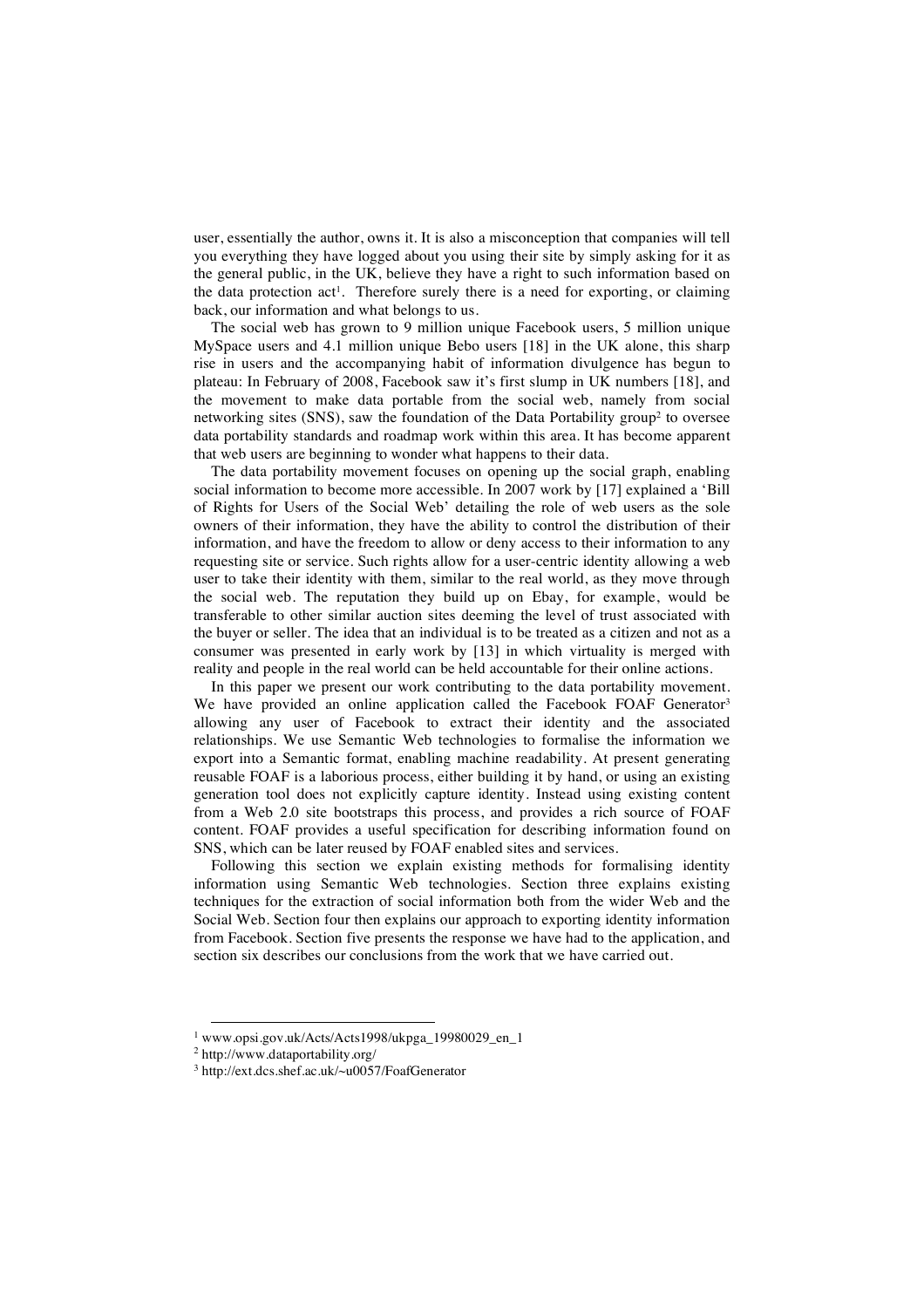## **2 Formalising Identity**

Before we move on to describing the state of the art within the sensitive area of exporting *my* data from a SNS, it is crucial that we explain existing specifications for describing who a given person is, and who they are associated with. Therefore we describe two existing semantic technologies and their application in the formalisation of personal information, we then move on to present the use of small-level semantics to express implicit knowledge within web pages.

## **FOAF**

In order to capture knowledge depicting a given person the Friend of a Friend (FOAF) specification was established. Work in [3] describes an ontology containing classes and properties designed to encapsulate existing identity knowledge available on the Internet at the time. A person begins by describing himself or herself using the *foaf:Person* class, listing key identity attributes such as name, gender, and resources relating to them. They can also list their interests, and each person is uniquely identified by using the *foaf:mbox* property containing their email address (it is still useful to consider how this is normally the primary key for online 'signup' forms). An alternative identification property is *foaf:openid* conforming to the OpenID4 perspective of using a unique single URI to establish the identity. The person in question then moves on to describing their friends, each friend is an instance of the *foaf:Person* class. FOAF is both machine-readable, and human-readable, and was adopted by LiveJournal<sup>5</sup>, the blogging site, to offer the facility for each user to export their personal information. FOAF has seen a slow adoption by Web 2.0 sites and services, this could be due to the lack of interest in the exportation of social information from one rival site to another. It is, however, the most widely used specification for expressing personal and relationship information within the Semantic Web community.

## **SIOC**

The creation and development of online communities has provided web users with a virtual realm where they can express their thoughts, gain feedback and critique, and interact with individuals harbouring similar interests and beliefs. Most modern web users participate in a web community in some form, albeit forums, chat rooms, newsgroups and SNS. Each community can be interpreted as a single island of rich knowledge, unlinked and unique. The SIOC project focuses on ways to integrate and merge these islands, providing bridges between the knowledge that exists there. As an extension of the FOAF ontology, work presented in [4] outlines an ontology capable of capturing knowledge associated with online communities, and offers formalisms for establishing links between communities.

 <sup>4</sup> http://openid.net/

<sup>5</sup> http://www.livejournal.com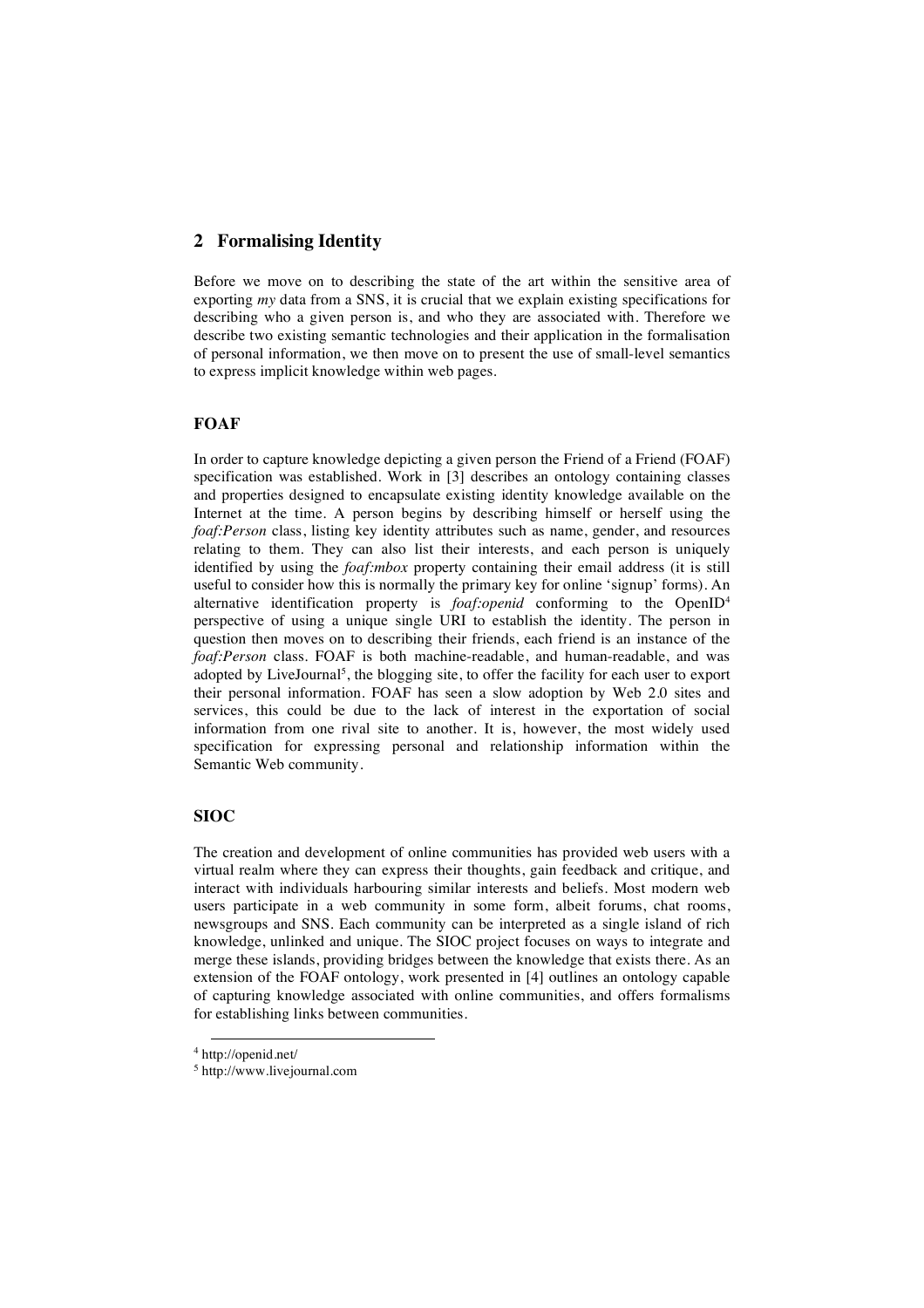The SIOC ontology uses existing specifications such as FOAF and RSS to define classes and their properties. The SIOC ontology contains six main classes of knowledge associated with a community: Site, forum, post, role, usergroup and user. These abstract class definitions offer a flexible range for the capture of knowledge existing in online communities. The concept *sioc:User* can be thought of as the central point for the ontology, s*ioc:User* is a sub class of the *foaf:OnlineAccount* class. The SIOC ontology also defines properties that relate each of the classes to the user in a similar manner to how a user interacts within an online community. Such as *has\_moderator* to describe the relationship a forum has with the person monitoring it, *has\_administrator* to describe a site's relationship with the user who runs it, and so on. For data portability purposes, SIOC provides a vital specification when exporting data from sites containing groups or forums, or any services where messaging plays a crucial role. SIOC allows the capture of interactions between individuals, and is capable of expressing the role an individual plays in an online social space.

#### **Implicit Social Information**

Inclusion of social semantics within web pages has achieved wide spread adoption, particularly with the move by search engines to incorporate advanced knowledge retrieval in their results. New initiatives such as Search Monkey<sup>6</sup> and Google's Social Graph<sup>7</sup> readily use small snippets of semantics within web page code to either return search results containing knowledge of people (Search Monkey), or to construct a linked social graph (Social Graph). This subsection presents two technologies used to code the semantics of social information within a given web page. Each technology uses small-level semantics in order to achieve knowledge descriptions, complying with Tim Berners-Lee's ideology:

*"The trick.... is to make sure that each limited mechanical part of the Web, each application, is within itself composed of simple parts that will never get too powerful."* [2]

## **Microformats**

The lowercase Semantic Web as paraphrased by [5] involves small-level semantics embedded in XHTML code. Microformats<sup>8</sup> contain useful representations of everyday knowledge commonly found in web pages. The web designer responsible for a given web page is able to add additional machine-readable information within the page content, invisible to the human reader as it is rendered within the browser. According to [5], Microformats make Semantic annotations possible for people and organisations, calendars and events, opinions, ratings and reviews, and tags and keywords.

 <sup>6</sup> http://developer.yahoo.com/searchmonkey/

<sup>7</sup> http://code.google.com/apis/socialgraph/

<sup>8</sup> http://microformats.org/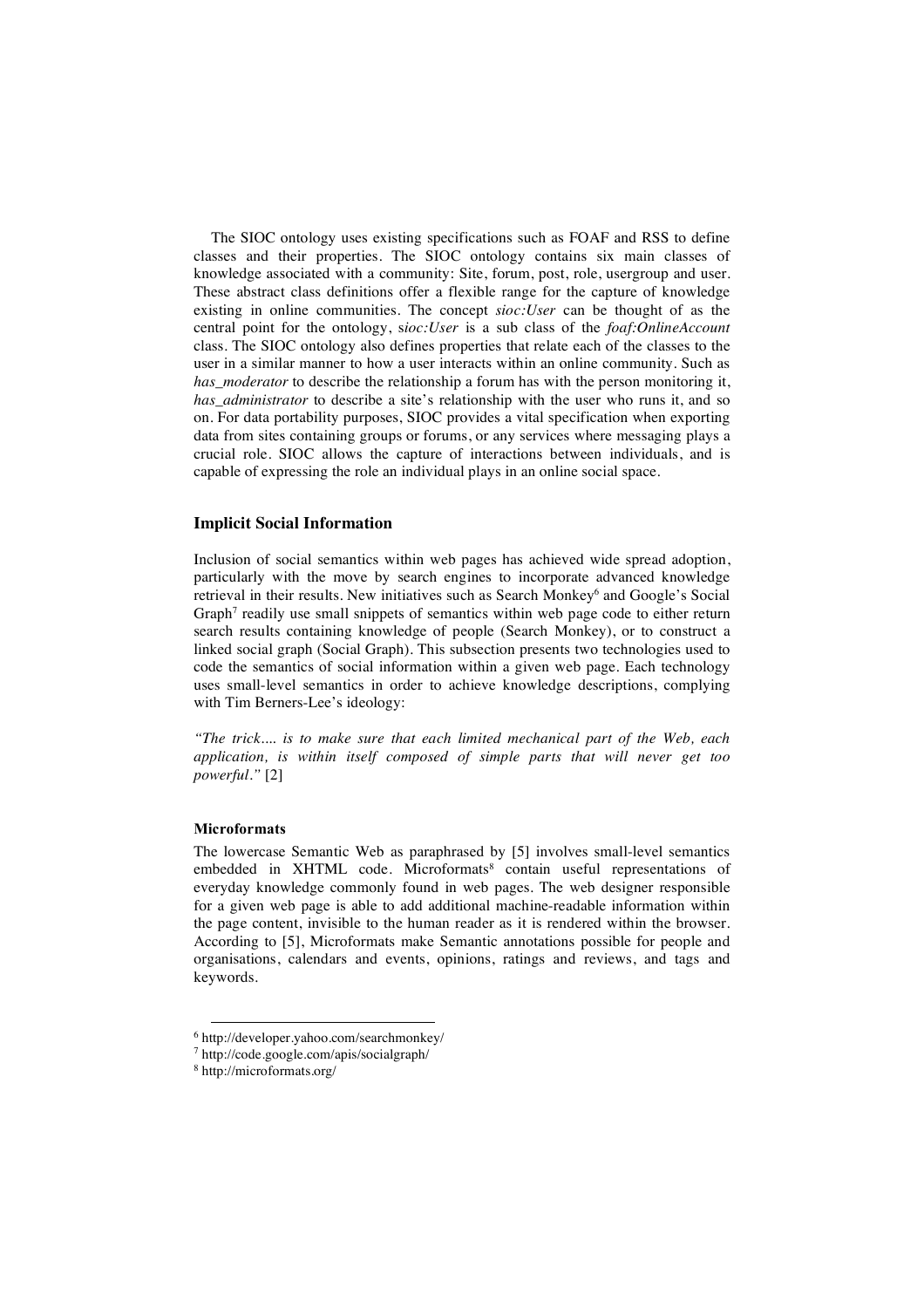Microformats can also be used to describe relationships between people through link structures<sup>9</sup> using the XFN Microformat. Small level semantics are included within XHMTL code by web designers to support semantic agents to access valid relationship metadata. Examples of this application appear in Blogrolls and link pages. XFN allows the web designers to include details about a relationship such as the type of relationship, whether it is a friend, a colleague or a member of the person's family, the origin of the relationship and the geographical semantics of the relationship.

#### **RDFa**

One of the most widely adopted specifications for the semantic description of knowledge is the Resource Description Framework (RDF) [6]. RDF offers a useful formalisation for knowledge capture and has been adapted by [1] to allow inclusion within XHTML through lightweight semantics. Unlike Microformats and particularly XFN, the web designer incorporating RDFa is able to include references to classes that appear in any ontology on the web, therefore supporting ontology reuse. In essence RDFa allows a much more expressive formalisation of semantic information, capable of encapsulating any concept from any ontology providing its namespace exists. Microformats and XFN offer a much lighter approach, one that a non-Semantic Web-savvy web designer would be more comfortable using due to the exclusion of ontology references. All three lightweight formalisms presented in this section offer useful means for the inclusion of personal semantic information within existing web pages, facilitating the extraction and portability of social information.

## **3 Extracting Social Information**

This section details the current state of the art associated with extracting social information. Our work focuses on the portability of an individual's identity, of which we regard social network information to be a crucial component. As described in [9] there are 3 tiers of identity that exist in the modern realm of the Social Web:

- **My** Identity
- Shared Identity
- Abstracted Identity

The top tier, My Identity, contains information that is persistent about a given person. This information is rarely altered and is unique to the person, aiding their disambiguation from others. The second tier depicts identity information that is more temporal, and contains features and relations that help to bind a given person with others; i.e. relationships. One of the main challenges that the social network mining community has faced is how to ascertain knowledge from this tier. We now present relevant work in social network mining, and explain existing technologies designed to aid with Shared Identity knowledge capture. We conclude by describing existing approaches for porting data from Web 2.0 services into RDF.

 <sup>9</sup> http://gmpg.org/xfn/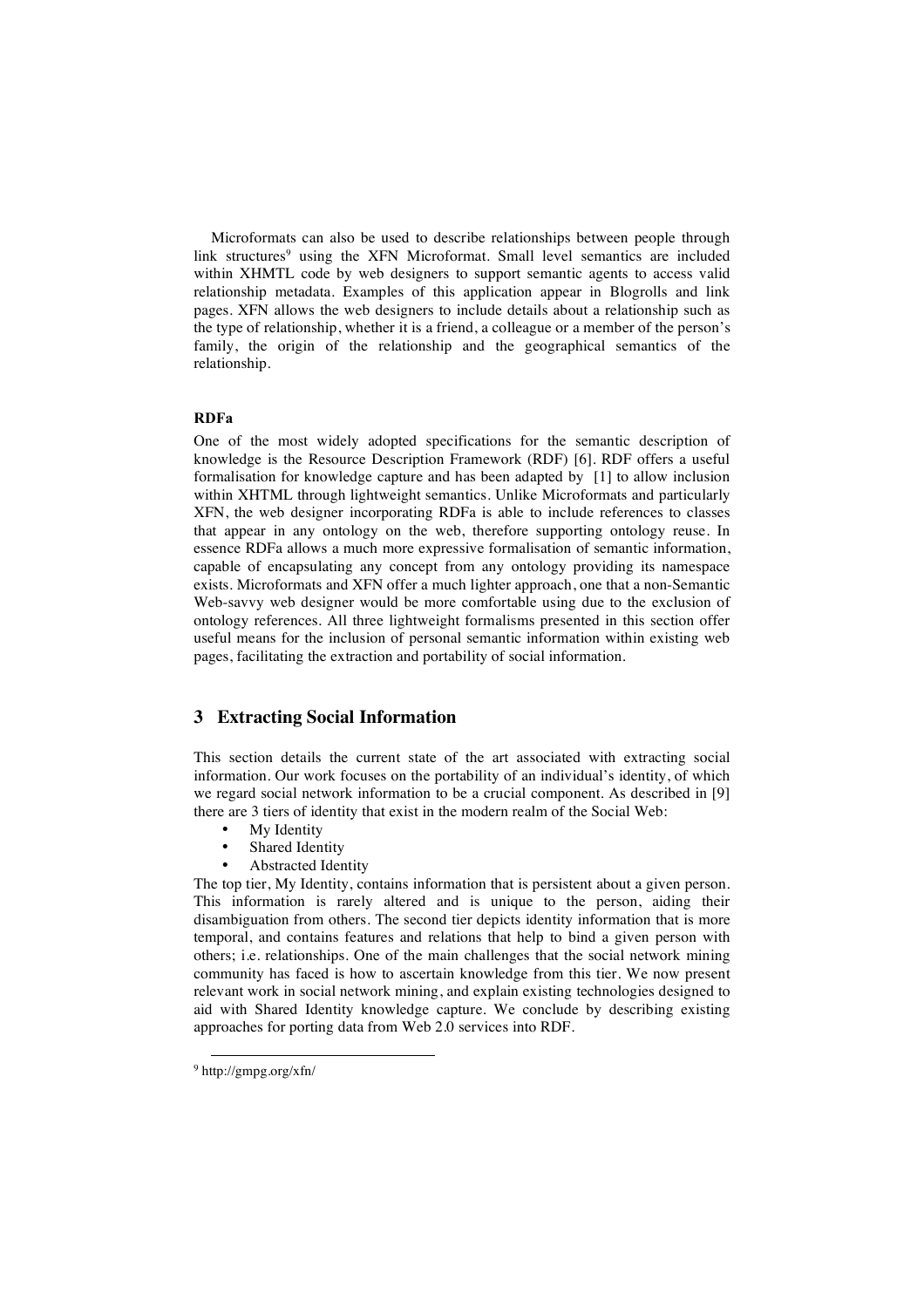#### **Social Network Mining**

Work by [14] and [11] presents a three-step approach by mining the web for social network information to isolate links between two people, these links are monitored for interactions both in the real world and on the web. [15] presents a two-part process by mining the web and retrieving semantic documents containing FOAF. Relationship strengths between two people are derived using name co-occurrence from web queries. A methodology in [10] crawls the FOAF-web, extracting information from each FOAF file and aggregating with information from other FOAF files. Assertions are made about discovered individuals using the supplied semantic information. Work by both [12] and [16] identifies labels for relations between two people, not only providing a social network, but also providing extra information for each edge in the social graph.

#### **Exporting Social Networks from the Social Web**

#### **Flickr Exporter**

Work by [7] has created a web application designed to export a user's personal and community information from Flickr<sup>10</sup>. The 'Flickr Exporter'<sup>11</sup> works using a simple user interface requesting the username of the user to export data for. The exporter generates RDF using both the FOAF and SIOC specifications [8]. The user's personal information is described using FOAF, detailing their name, and location, along with their friends on Flickr. The *foaf:knows* relation is used to depict those relationships. User data is interlinked by describing the geographical location of the user using Geonames<sup>12</sup>, giving a unique resolvable URI to the location. The SIOC specification is used to describe additional properties of the user detailing the location of the user's photo gallery and their profile image. The exporter also details any communities that the user has joined within Flickr, as this forms an integral part of the site allowing users to share and discuss specific photo topics. The SIOC specification is well suited to this task, as it facilitates the expression of forums and groups, and whether a given user is a member, and what their role is.

#### **Twitter Exporter**

Similarly, an exporter of RDF13 has also been written for the micro-blogging service Twitter. This exporter uses both the FOAF and SIOC ontologies to describe the friends a user is 'following' on Twitter, i.e. their social network. Each friend is described as an instance of *foaf:Agent* containing FOAF semantics such as *foaf:name*, *foaf:nick* and *foaf:homepage*. A blog post made by a user is expressed as an instance

 <sup>10</sup> http://www.flickr.com

<sup>11</sup> http://apassant.net/home/2007/12/flickrdf/

<sup>12</sup> http://www.geonames.org/

<sup>13</sup> http://tools.opiumfield.com/twitter/mattroweshow/rdf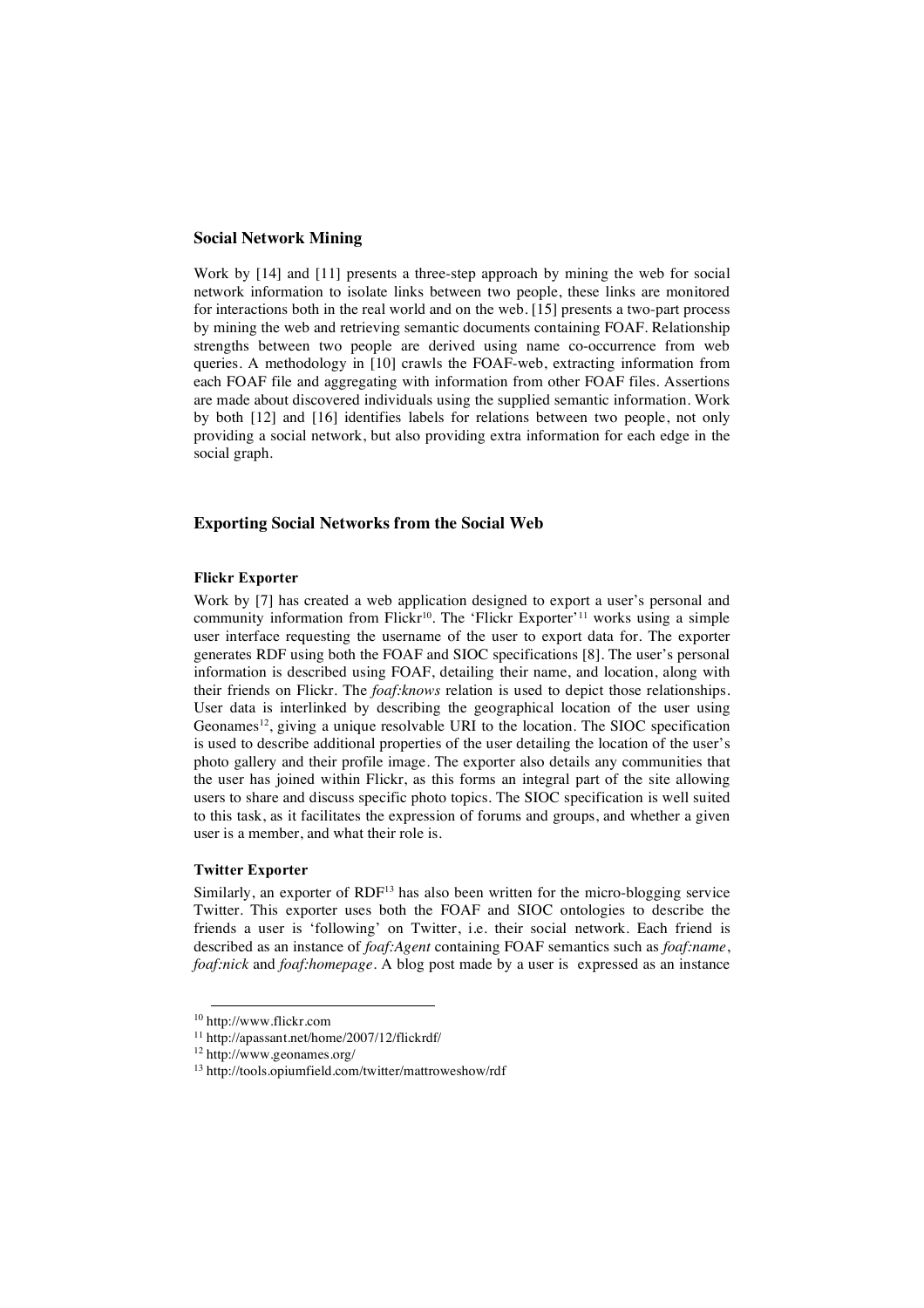of *rdf:Description* containing *sioc:content* to express the content of the post, with *foaf:maker* linking back to the namespace of the poster.

## **4 Exporting My Identity**

Porting data from an existing web service is the main focus of this paper. We present in this section, a successful approach to perform this task involving a social networking site containing information hidden within a 'walled garden'. Our approach makes use of Semantic Web technologies to support reuse of the produced RDF as part of an initiative to make social network information portable from all of the major social networking and social web sites.



Figure 1 – Current status of data portability from Web 2.0

As figure 1 demonstrates the current model of data portability from social web sites employs various existing Semantic Web ontologies and specifications to generate reusable RDF. Each exporter or generator shown within the middle tier operates by producing RDF according to either the FOAF or SIOC ontologies. In essence the middle tier provides a mapping between the implicit knowledge offered by the service and Semantic Web ontologies, the mapping is commonly between an XML schema or API specification and several ontology concepts. Should a service in the lower tier alter, for example by adding new features, the exporter can be easily adapted to capture this new knowledge. By separating the model as such, this allows for greater flexibility, important when considering the rate of growth of the social web, and its susceptibility to change.

Each exporter and generator within the middle tier can be regarded as a wrapper, purporting knowledge reuse through the generated RDF. In the remainder of this section we present our approach to aiding data portability for social networks through the generation of RDF content according to the FOAF specification from the social networking site Facebook using our application; the Facebook FOAF Generator. In the context of Figure 1, the Facebook FOAF Generator only uses the FOAF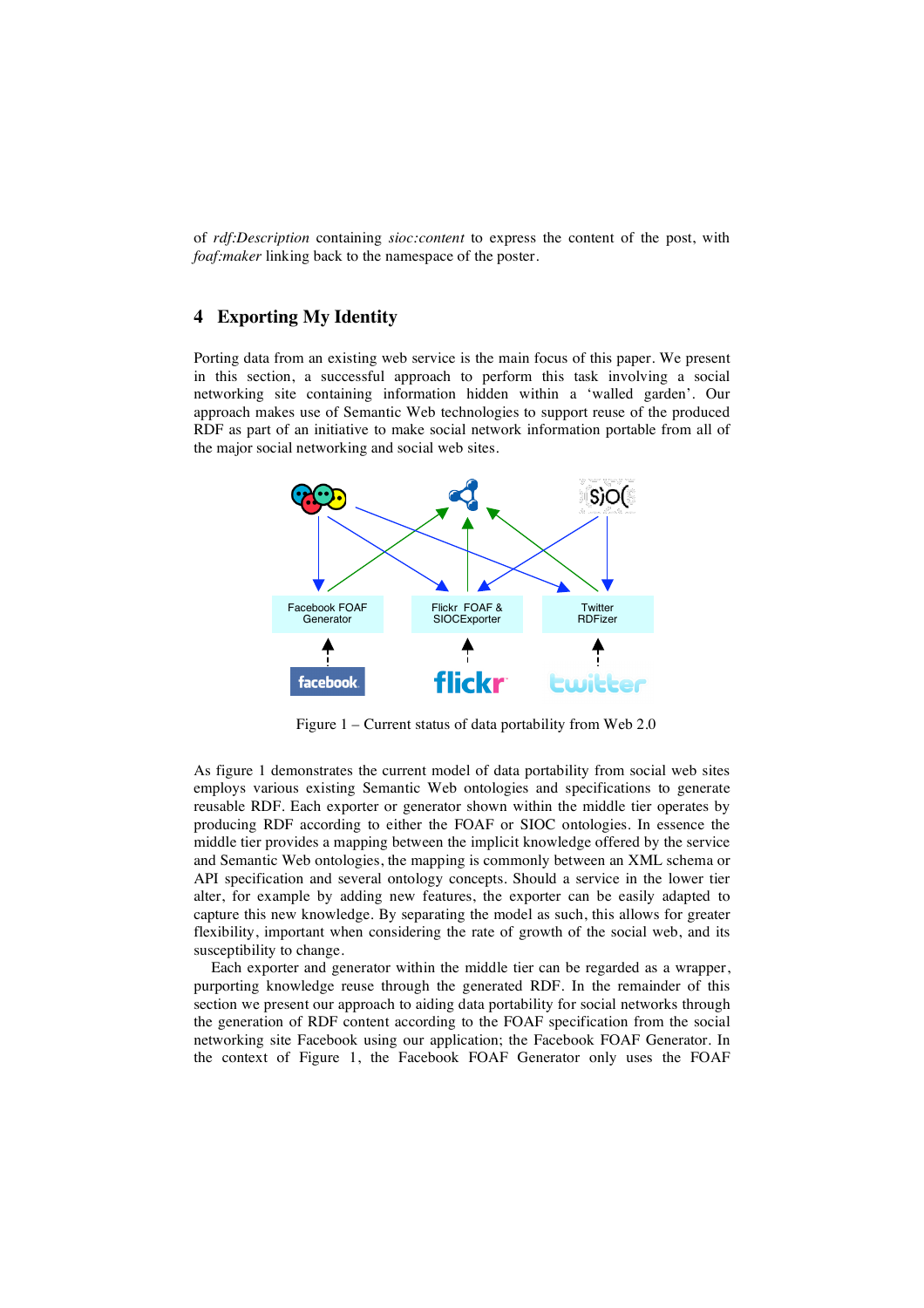specification for RDF generation; this is due to the lack of community data accessible from the site. Should this data become available, the incorporation of knowledge according to SIOC ontology would also be included. At present only the porting of social network data is supported.

#### **Facebook FOAF Generator**

This subsection presents the methodology and processes involved in exporting information from Facebook. The actual exporting of personal information involves mapping the existing Facebook XML data schema with concepts from the FOAF specification to enable sufficient knowledge representation. Figure 2 presents an overview of the process involved when generating FOAF from Facebook.



Figure 2 - Overview of the process of FOAF generation from Facebook

The process of FOAF generation begins by authenticating the user through Facebook's API. Upon authentication of the user the process can then begin by querying the API to retrieve the user's personal information and a list of the user's friends together with their details. First the user details are converted into FOAF, the *foaf:name* class contains the name of the user, *foaf:gender* describes the sex of the user, and *foaf:img* is used to contain a URL depicting an image the user.

In order to uniquely identify this FOAF file from others containing similar properties, the *foaf:mbox* or *foaf:mbox\_sha1sum* classes are normally used. Facebook does not allow the exporting of email addresses, they are not offered by the API. Instead, our approach uses the user identification number assigned by Facebook to the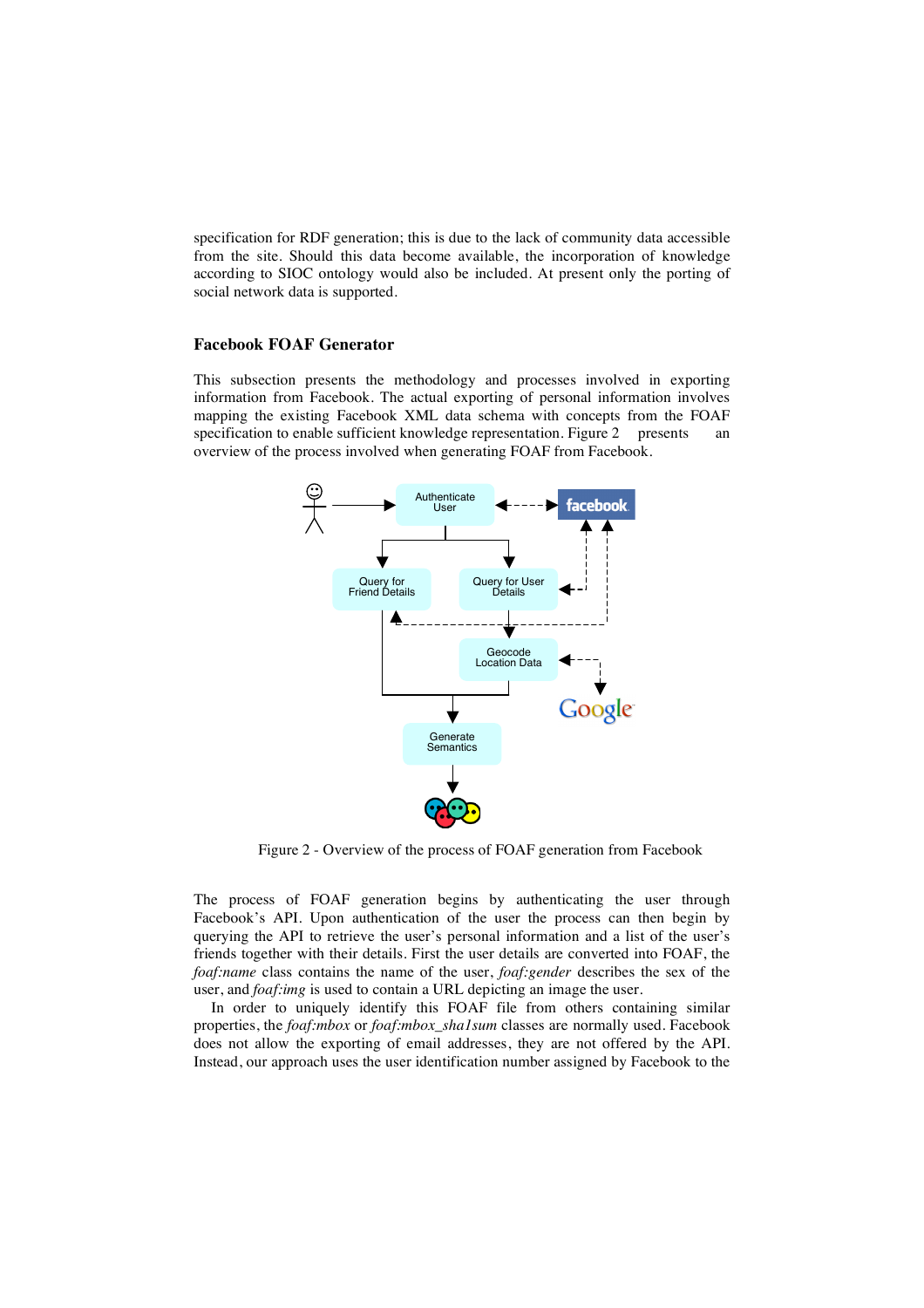user. This is a simple incremental integer that is often seen in browser query strings when using the site. Therefore we used the *foaf:holdsAccount* property, containing the details of the user's account with Facebook. The account is described using the class; *foaf:OnlineAccount* within which the account service, in this case Facebook, is identified using *foaf:accountServiceHomepage*, and the *foaf:accountName* property contains the user identification number. The user's interests are also expressed using the *foaf:interest* property.

The next stage in the process is to create a geocoded representation of the given user's location. In order to do this we took the location information returned by the API and queried the Google Map<sup>14</sup> web service. The service returned a geocoded object containing the longitude and latitude of the given location. Using the *foaf:based near* property to express a reference to the location, we included *geo:Point* class from the geocode ontology15 and populated the *geo:lat* and *geo:long* attributes with the latitude and longitude respectively.



Figure 3 - Example FOAF produced by the Facebook FOAF Generator. Visualisation is achieved using the Tabulator<sup>16</sup> Addon for Mozilla Firefox.

The following stage involves capturing details of each of the user's friends in their social network, essential as we are using a 'Friend of a Friend' specification! The FOAF ontology contains the *foaf:knows* property to specify a relationship between

 <sup>14</sup> http://code.google.com/apis/maps/

<sup>15</sup> http://www.w3.org/2003/01/geo/

<sup>16</sup> http://www.w3.org/2005/ajar/tab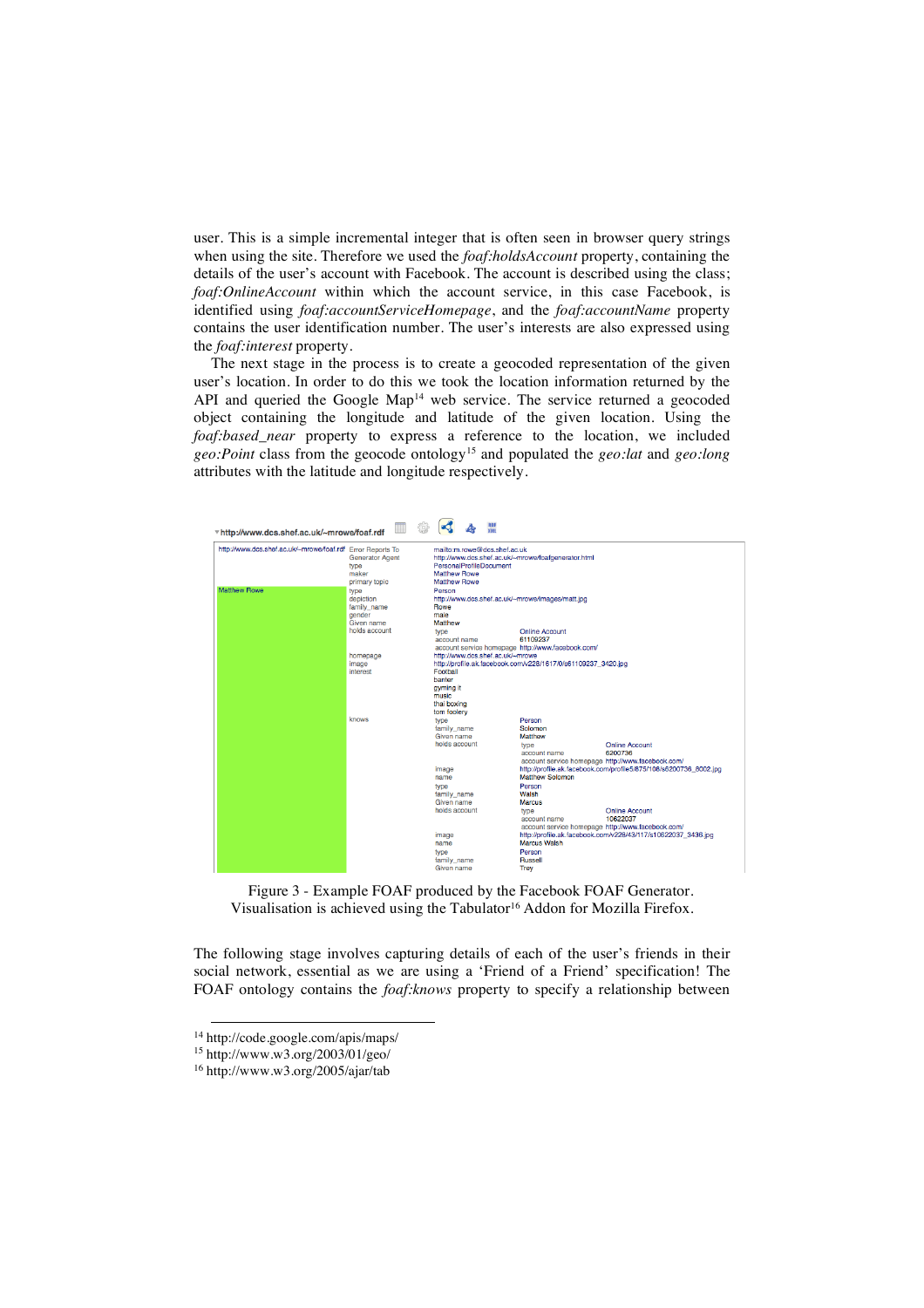two people. We use this property for each of the user's friends, and include the *foaf:Person* class to express the existence of a person. Within this class we include the *foaf:name* property to identity the friend, and the *foaf:img* property to contain an image of the friend. In order to uniquely identify the individual we use the same technique as mentioned previously through the user identification number provided by Facebook and store this value in the *foaf:accountName* property, within the *foaf:OnlineAccount* class.

The completion of this process generates a FOAF file that can then be downloaded by the user and placed on the web for usage by Semantic web agents and crawlers, to open to up the user's social graph enabling social network analysis and knowledge reuse.

#### **5 Response**

In this section we present the response given by users of the FOAF generator. Evaluating for usage is a fairly trivial process given that the user has a minimal amount of input, clicking a button, and the process of generating the RDF is fairly straightforward. Therefore we present results from RDF validators on 10 randomly selected FOAF files generated by the application, and the usage statistics since the applications launch in April 2008.

We tested 10 randomly selected FOAF files from the generator. We ran each file through the RDF:About Validator<sup>17</sup>, and the W3C RDF Validation Service<sup>18</sup>. All the FOAF files that we tested using both validators were validated as being correct, and no errors were found. Figure 4 presents the usage statistics so far, with time displayed along the x-axis and user numbers along the y-axis. To date the FOAF generator has had 639 users, with an average of 6 active daily users, and 11 people have expressed their satisfaction and admiration for the application by becoming a 'fan' (feature in Facebook). Of those users we are unsure how many are Semantic Web 'enthusiasts'.



Figure 4 - FOAF Generator Usage

 <sup>17</sup> http://www.rdfabout.com/demo/validator/

<sup>18</sup> http://www.w3.org/RDF/Validator/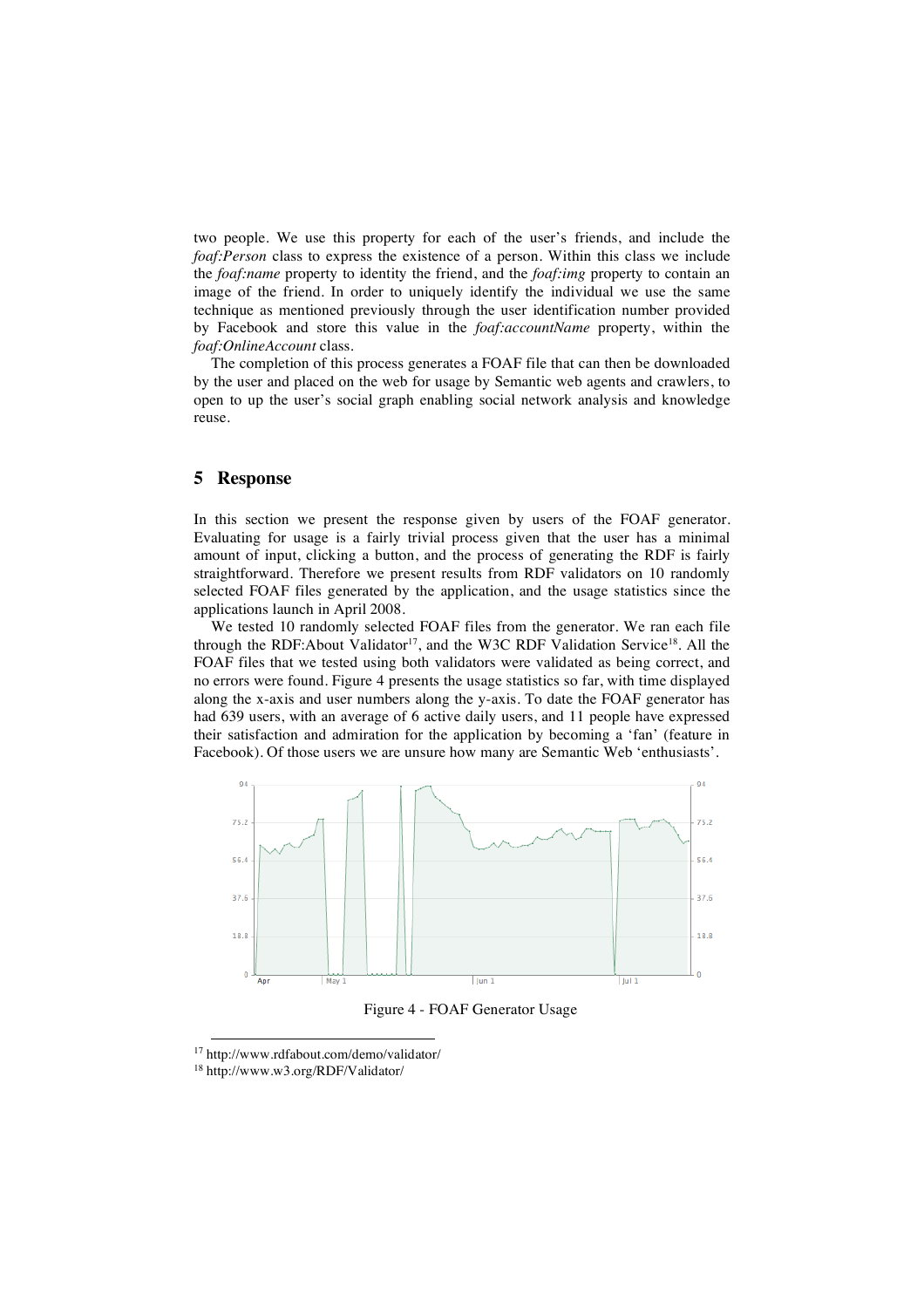## **6 Conclusions**

In this paper we presented our approach to making social information portable from the social networking site Facebook. Our service has been widely adopted and appreciated by the web community based on the response we have had. The approach provides valid RDF that can be reused across the web, following the Bill of Rights for Users of the Social Web. Using FOAF to provide the semantics of the identity to be exported allows for the expression of relationships and the properties of those individuals. At the time of developing the application there was no need to incorporate the SIOC ontology as the Facebook API did not provide sufficient access to groups and communities the user may have joined and participated in, like Flickr allows. Future work would include the SIOC ontology for describing such community information should this information become available through the API.

One issue that needs to be addressed in the future is the usage of *foaf:accountName* property within the *foaf:OnlineAccount* class, which presents the unique identifier for the exported user and each of the user's friends within the RDF. In a similar manner to *foaf:mbox* we propose that this value should also have a hashed alternative able to protect the web presence of the user if they requested. However, such a process could be leveraged by the adoption of *foaf:openid* as an alternative identification property, by resolving a given profile URL from Facebook as the OpenID URI. Other future work will include additional geographical semantics similar to the technique adopted in [7] to enable interlinking of data. Place names will be resolved to specific geographical concepts using the Geonames service.

The walled garden social networking model inhibits the portability of social network information, forcing researchers to find alternatives through the creation of mashups and web applications to perform the exporting process. By offering a service to export RDF according to the FOAF specification, the social graph linked to a given person can then be reused by other service aiding such functions as relationship derivation, and social network analysis. Once we had developed the application issues arose when attempting to enlist the application with Facebook's application directory. Facebook were unhappy with the exportation of what they believed to be their information onto a separate server for reuse. The application was not blacklisted however; it was simply not listed to inhibit its distribution.

The future of access to social information really depends on the adoption of open standards capable of expressing identity implicitly. As mentioned previously, formalisms such as MicroFormts, XFN and RDFa go some way to allowing the expression of identity features within XHTML. With the creation of standards such as Google's OpenSocial<sup>19</sup> and the steady uptake of shared standards the move towards a more portable Social Web is becoming a reality, with a focus of user-centric identity at the forefront.

 <sup>19</sup> http://code.google.com/apis/opensocial/